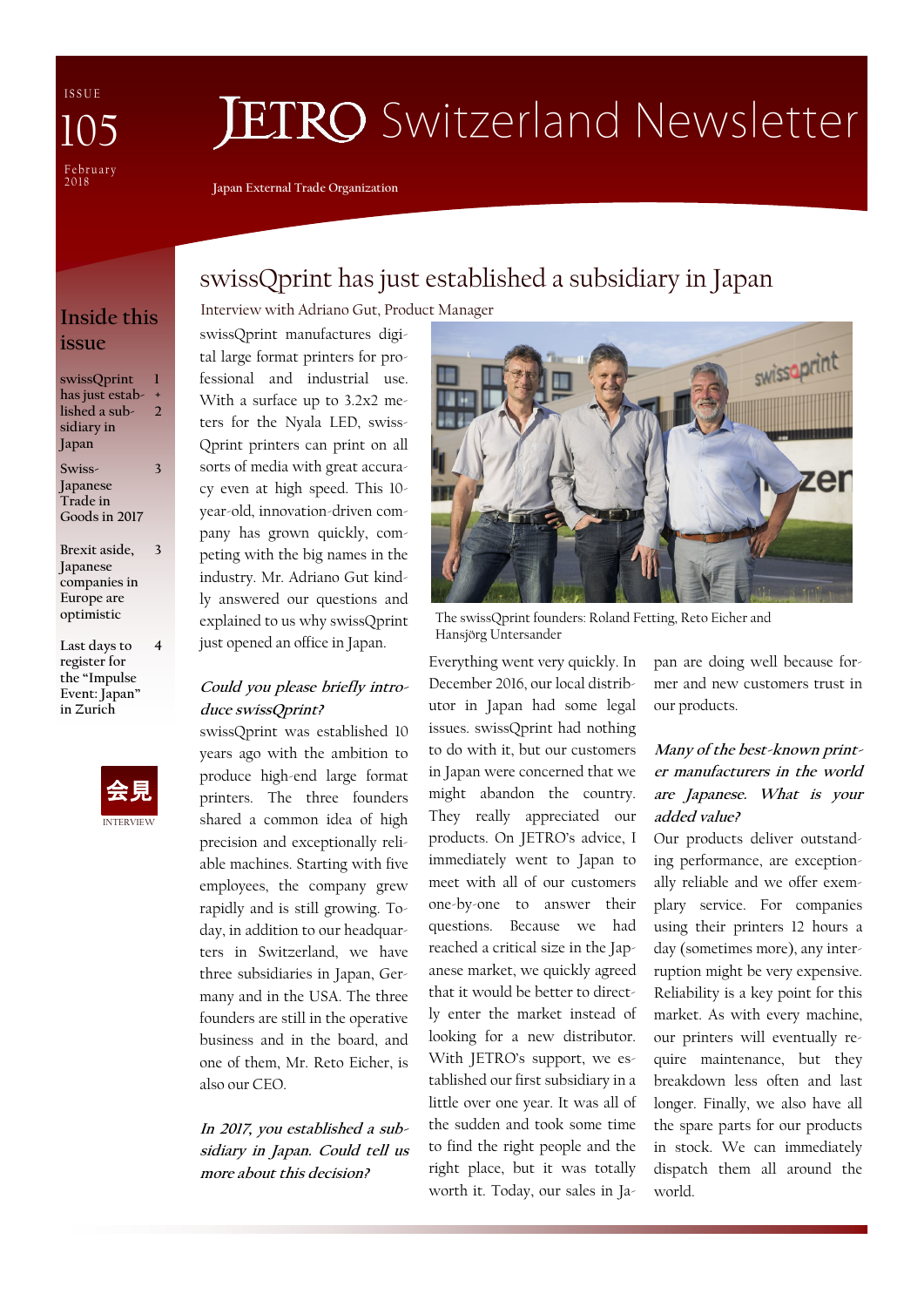#### swissQprint has just established a subsidiary in Japan

INTERVIEW 会見

As you said, Japan is well known for its professional printers. This is exactly why we wanted to start our Asian expansion there. For printers, Japan is a flagship market. If something works here, it will spread throughout the Asian market.

#### **According to your website (available in Japanese), your products are 100% Swiss made. Is it something that customers are looking for?**

Our products are indeed 100% designed and engineered in Switzerland. 90% of our machines' components are manufactured in Switzerland, mostly from the Rhine valley where we are located. The main exception are the print heads, a very delicate and complex piece that we import from Japan. Finally, all of our machines are assembled here at our factory in Kriessern. Our partners in the region benefit from our success and it makes us glad and proud (the company was awarded the economic prize of the Rhine valley for their great achievements and its role as an industrial ambassador for the region, editor's note).

#### **swissQprint offers a lot of hightech features and even a robot to increase productivity. What does digitalization represent to you?**

I will turn the question the other way round. What can our products bring to digital companies? Our products meet with a lot of requirements the new digital players have. They are looking for the highest possible flexibility. They need a printer that can print both small and large quantities in different



Adriano Gut, Product Manager

levels of quality on all sorts of media. Our printers can very quickly shift from one job to another. In addition, as said before, reliability is essential and this is especially true for small companies. If you have only one printer, you cannot afford to stop production for days or even weeks because of a breakdown.

We also have a robot that cooperates with our printers, to charge and discharge the media. In many cases, humans are still more efficient, but for repetitive actions, robots can certainly be helpful.

**In your experience, is there any difference between the Japanese market and other markets?**



#### **What challenges have you faced or are you still facing?**

To establish our office, the challenges were mostly practical. We needed to set up a local team, find the right location and go through the paperwork to establish the company. For instance, finding an office with doors that would accommodate our large machines was not so easy.

#### **What are your feelings about this experience so far?**

It has been a great experience. Of course, it has been challenging because it was totally unexpected. We had to move quickly, but in the end it was totally worth it. I also must say how much we appreciate the support of the JETRO, from the decisive initial advice, to the support in establishing our subsidiaries in Japan.



swissQprint officially opened the subsidiariy's new premises in Yokohama in January 2018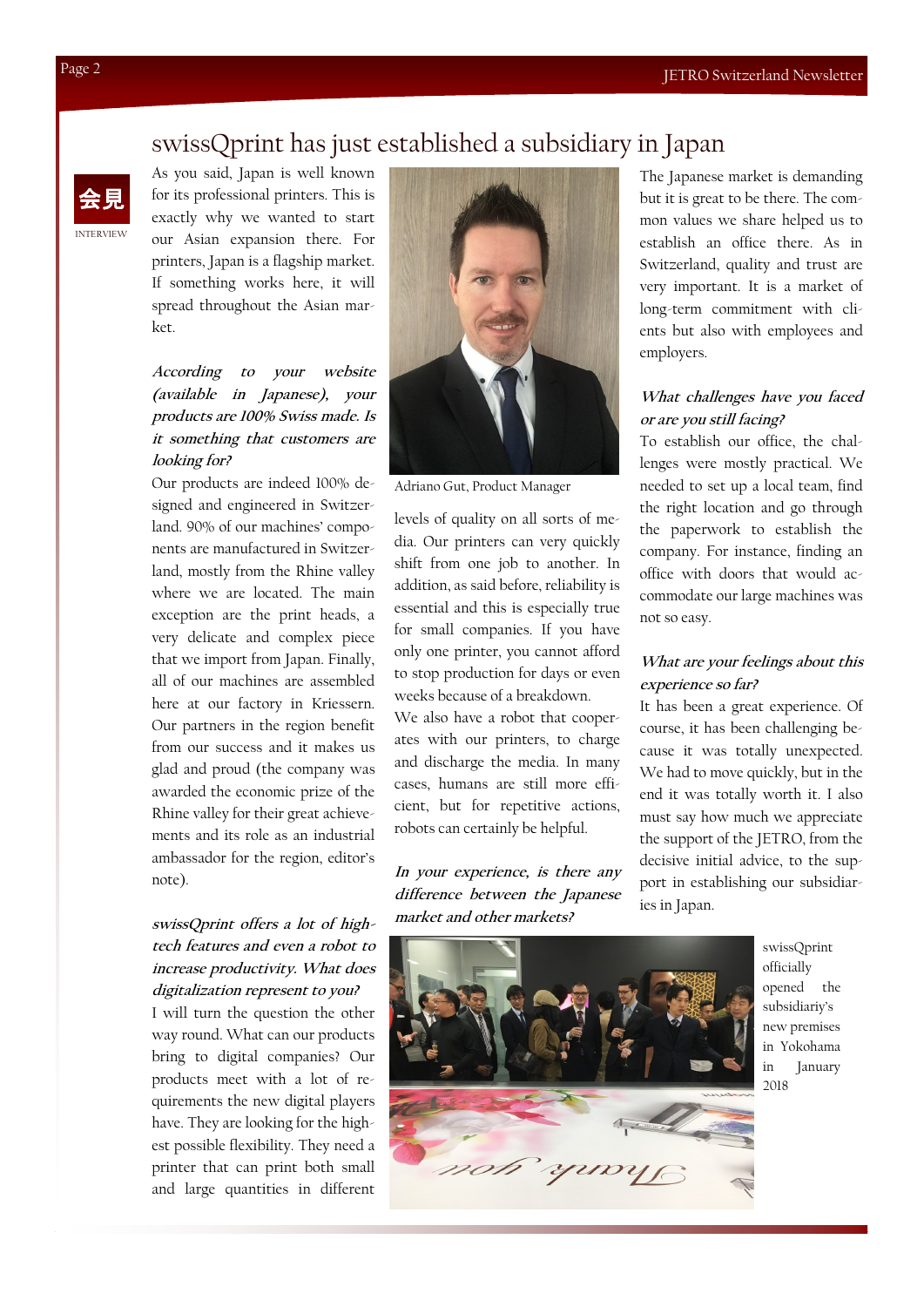SITUATION

動向

#### Swiss-Japanese Trade in Goods in 2017

According to the Swiss Federal Customs Office, the total trade in goods\* between Japan and Switzerland reached a total of CHF 10,781 million in 2017 (+3.8%). For 2017, Swiss exports to Japan are stable at 7,324 million (+0.7% ) when imports from Japan have significantly increased (+10.9% ); the exact opposite of last year situation.

The detailed figures show the similarity and strengths of the two economies with similar products exchanged in both directions.

The high value of Swiss exports to Japan is essentially due to two categories of products representing together more than 80% of the total. On one hand there are chemical and pharmaceutical products (49% ) and on the other hand watches and jewellery (34%). Machines are far behind (7.4%).

Swiss imports from Japan are mainly composed by four catego-

ries: chemical and pharmaceutical products (28%), watches (23%), vehicles (20% ) and machines/ electronics (20%).

The 10.9% increase of Swiss imports from Japan are mostly due to a considerable increase of the imports of chemical and pharmaceutical products (+33.8), but also to some extent from vehicles (4.5%) and machines/electronics (13.3%).

\* without gold



#### Brexit aside, Japanese companies in Europe are optimistic

JETRO's 2017 survey on business conditions of Japanese-affiliated companies in Europe shows that the recovery of the European economy is welcomed by companies. Among the 936 companies who answered the survey, 42.7% expect an increase of their profit in 2018 (compared to 2017). Almost half of them expect a similar profit (48.2%), when only 9.1% expect a decrease. Considering UK and the rest of Europe separately, data shows that companies are concerned about the Brexit. UKlocated Japanese companies consider that the Brexit might affect their business due to potential trade barriers. On the other hand, the Japan-EU Economic Trade Agreement is seen positively for Japanese companies in the EU. Easier imports from Japan are the main reason for their optimism.

Regarding business activities in Switzerland, only one third of Japanese companies in Switzerland

are expecting an increase of their profit for the current year. Two third of them expects their profit to remain the same.

This moderate enthusiasm can be explained by the fact that Japanese companies located in Switzerland expect no significant improvement of the local market. Half of them expect no change and the other half expects the prospects to slightly improve.

## 動向

SITUATION